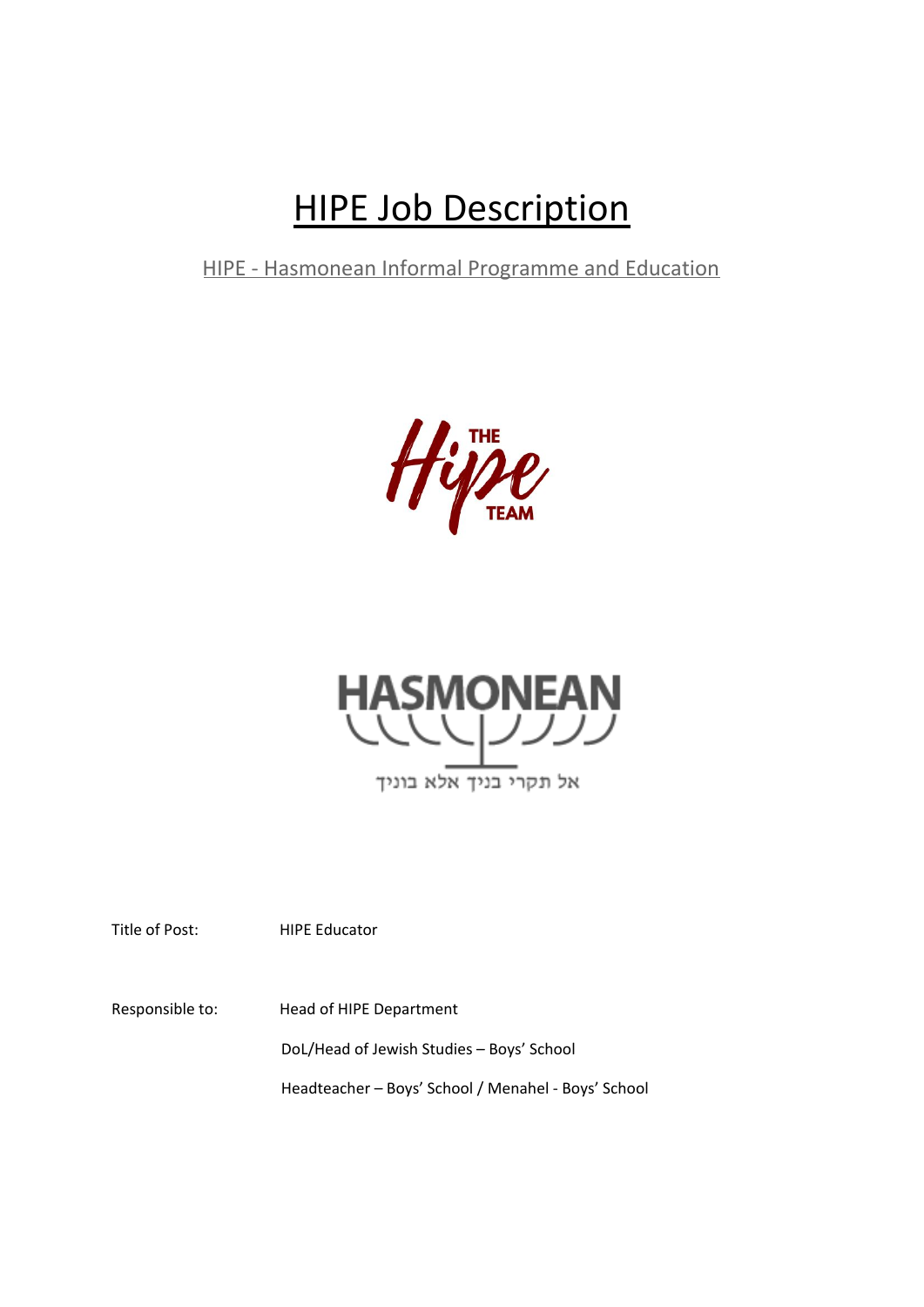## Purpose

To work as part of the HIPE Department, specialising in Informal Jewish Education. The aim is to create enhanced learning opportunities for all students with particular focus on Years 7 - 10 (Key Stages 3,4 and 5).

## Duties and Responsibilities

- To successfully plan and run HIPE Education sessions. The sessions will be based on a variety of topics following a loose, flexible curriculum.
- To work as part of the HIPE Team focusing on the importance of teamwork.
- Support the development and implementation of informal programmes in the Boys' School.
- A leading role and presence on trips such as: The Achdus Trip, Scotland, Mini Machane and Poland.
- To be involved in the organisation and execution of enhanced learning opportunities including arranging guest speakers, organising residential weekends, informal learning programmes.
- To assist the Kodesh and after-school programme, including budget, prizes/trips/incentives, food orders, liaison with suppliers and serving food/drink.
- Play an active role in positive promotion of Tefillah in the school.
- Provide logistical and creative support, where necessary, for all educational programmes run by the Kodesh department.
- To plan challenging teaching and learning activities as part of the enhanced programme.
- Assist in cross-curricular and cross-departmental activities as appropriate, including being a physical presence on trips.
- Promote the chagim in the school.
- Help to organise the HIPE Display boards.
- Direct the team of Madrichim.
- Monitor and evaluate student responses to enhanced learning activities through a range of assessment and monitoring strategies against predetermined learning objectives.
- Provide objective and accurate feedback and reports to the Headteacher, DoL/Head of Jewish Studies, colleagues, parents and students.
- Establish a clear framework for student behaviour in line with school ethos and school policies.
- To anticipate and manage behaviour constructively, promoting self control and independence.